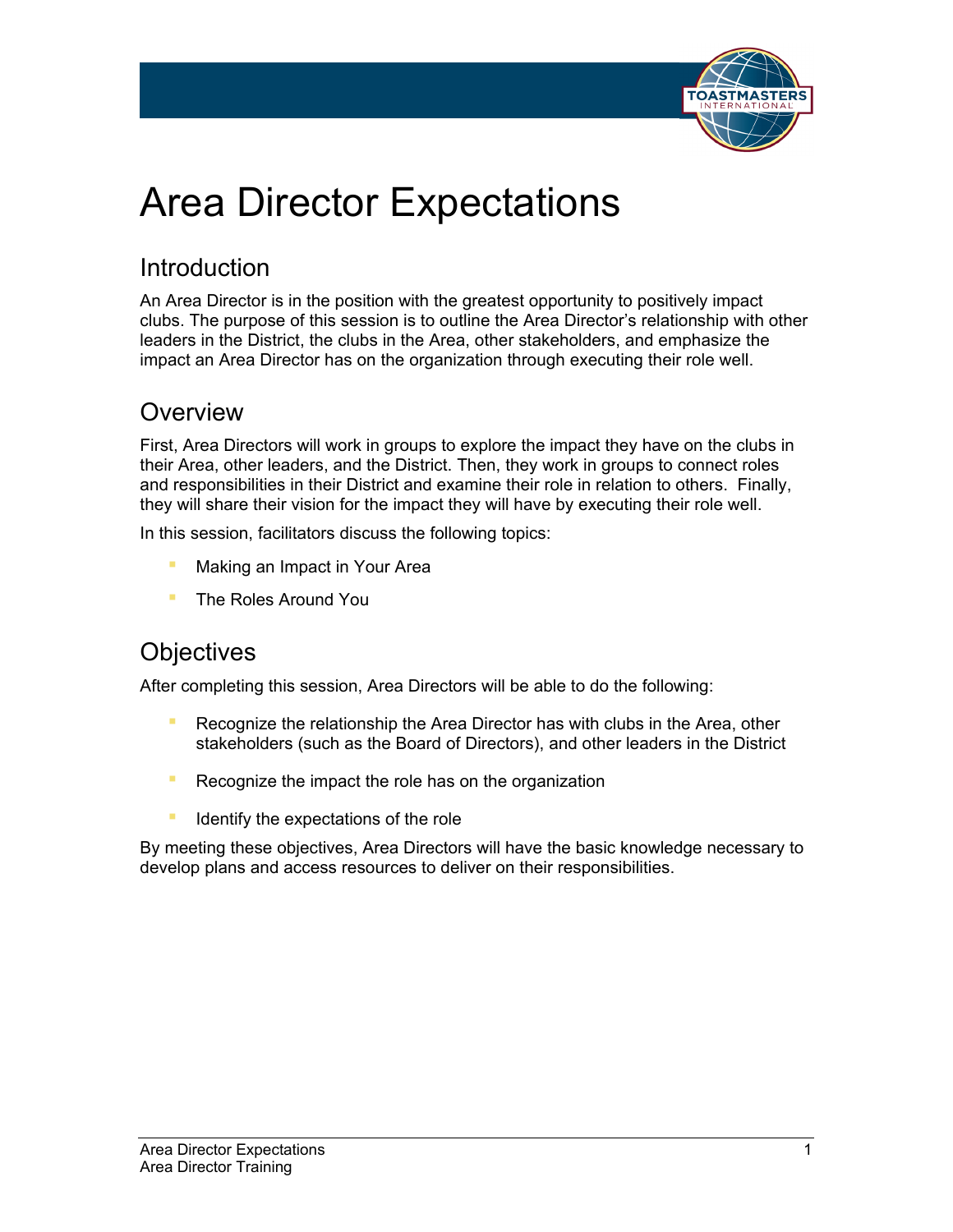# Making an Impact in Your Area

#### Breakout Room Activity: The Difference You Make (25 minutes)

Discuss the following questions with your group and record your answer below:

1. What meaningful impact can an Area Director make on communication between clubs in their Area?

2. How can you deliver this impact in your role?

3. What meaningful impact can an Area Director make on Club Presidents in their Area?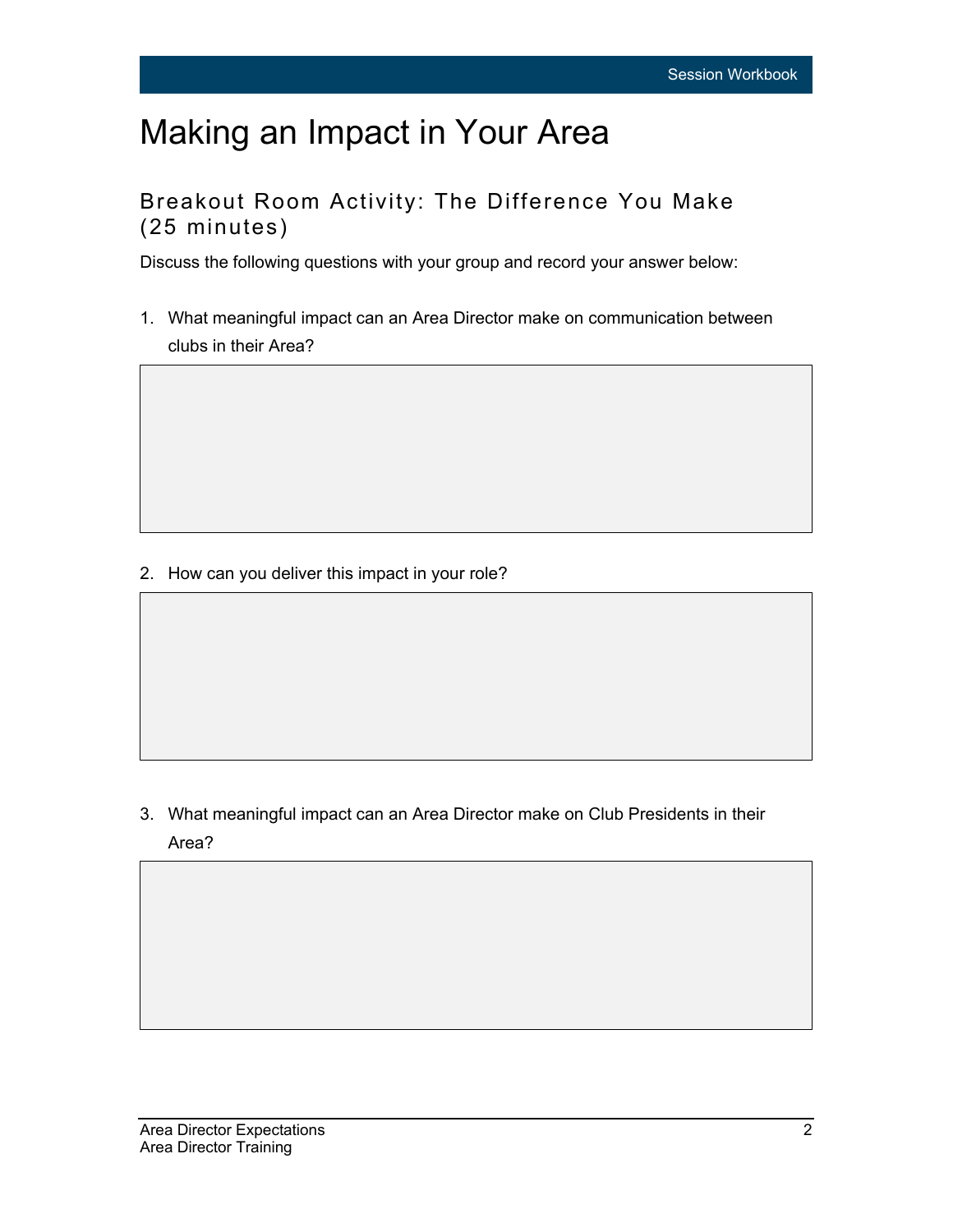4. How can you deliver this impact in your role?

5. What meaningful impact can an Area Director make on the achievement of member goals in their Area?

6. How can you deliver this impact in your role?

7. What meaningful impact can an Area Director make on alignment between their District, Division, and clubs in their Area?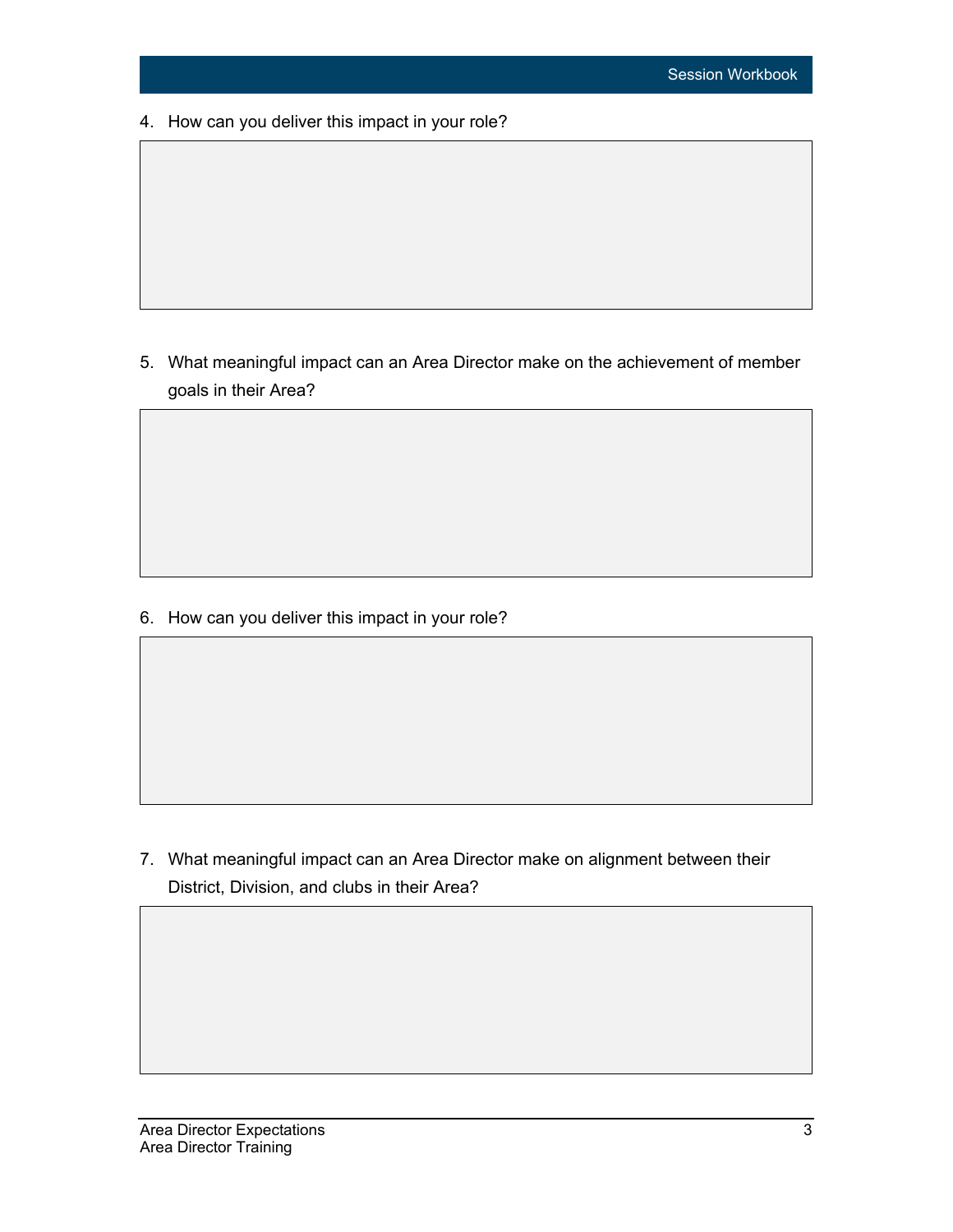8. How can you deliver this impact in your role?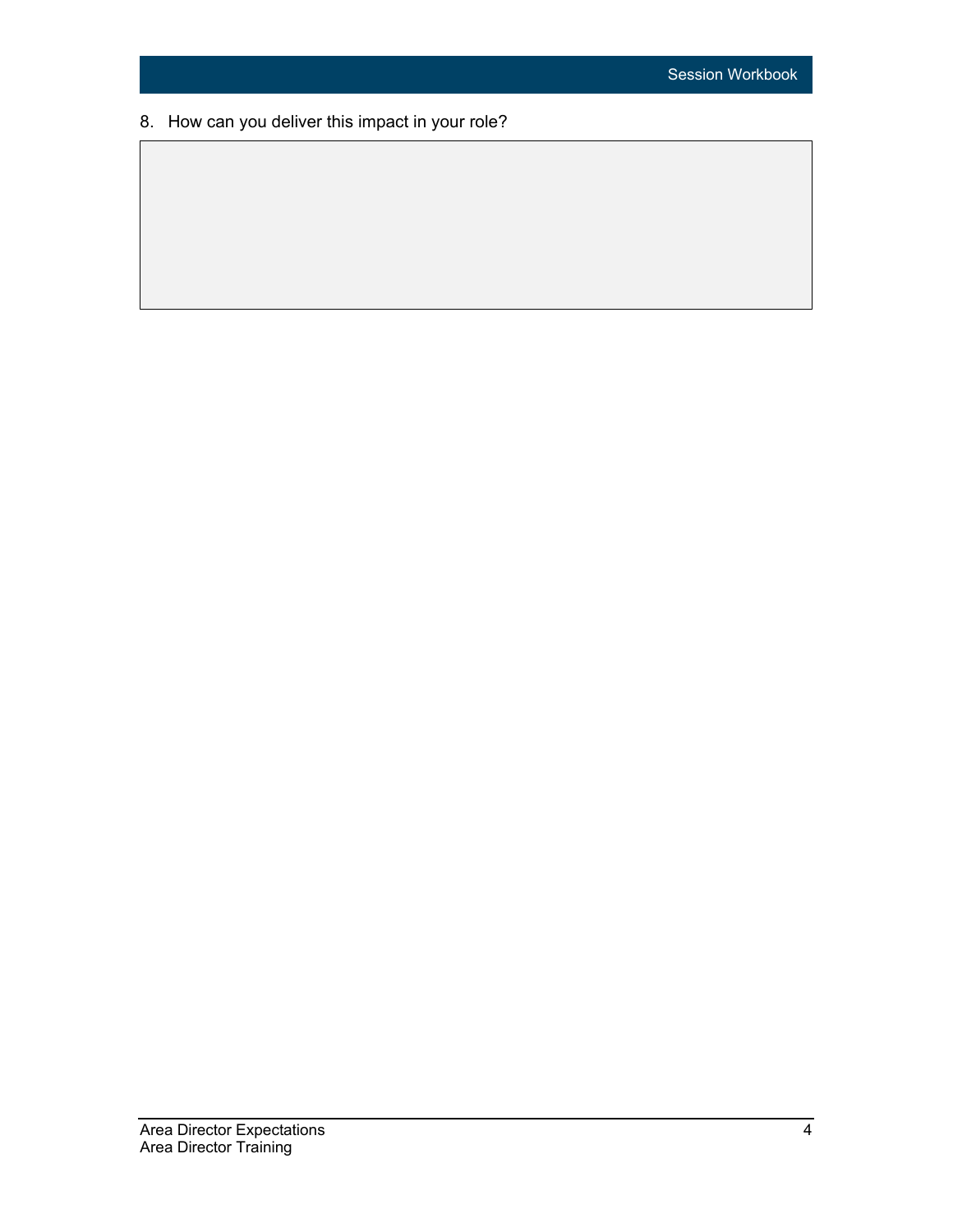# All the Roles Around You

#### Breakout Room Activity: Roles and Stakeholders (20 minutes)

Write the role that corresponds with each responsibility listed in the right-hand column. Once you complete this table, answer the questions on page 6 of your Session Workbook.

Possible options include: Area Director, Administration Manager, Club Growth Director, District Director, Division Director, Finance Manager, Program Quality Director, Public Relations Manager

| <b>Role</b> | <b>Responsibilities</b>                                                               |
|-------------|---------------------------------------------------------------------------------------|
|             | Train all Division Directors, Area Directors, and club officers                       |
|             | Appoint District leadership committee chair and approve DLC members                   |
|             | Improve the understanding of the opportunities available for personal                 |
|             | development in the Toastmasters education program (Pathways)                          |
|             | Keep minutes of the District Council and District Executive Committee<br>meetings     |
|             | Report to and take direction from the District Council                                |
|             | Recruit and train District marketing team                                             |
|             | Take charge of all funds and other personal property of the District                  |
|             | Authorize withdrawals of District funds in the manner and to the extent               |
|             | provided in Article XII of Administrative Bylaws                                      |
|             | Take charge of all District correspondence                                            |
|             | Promote membership-building recognition programs                                      |
|             | Preside at all meetings of the District Council and the District Executive            |
|             | Committee                                                                             |
|             | Provide Area leaders with a supervisory head for counsel, information,<br>and service |
|             | Transmit the District' Administrative Bylaws, other records and                       |
|             | documents, and meeting minutes to the successor                                       |
|             | Promote and support club quality and member retention                                 |
|             | Transmit accounts and all undistributed funds to successor                            |
|             | Supervise and coordinate District-wide speech contests                                |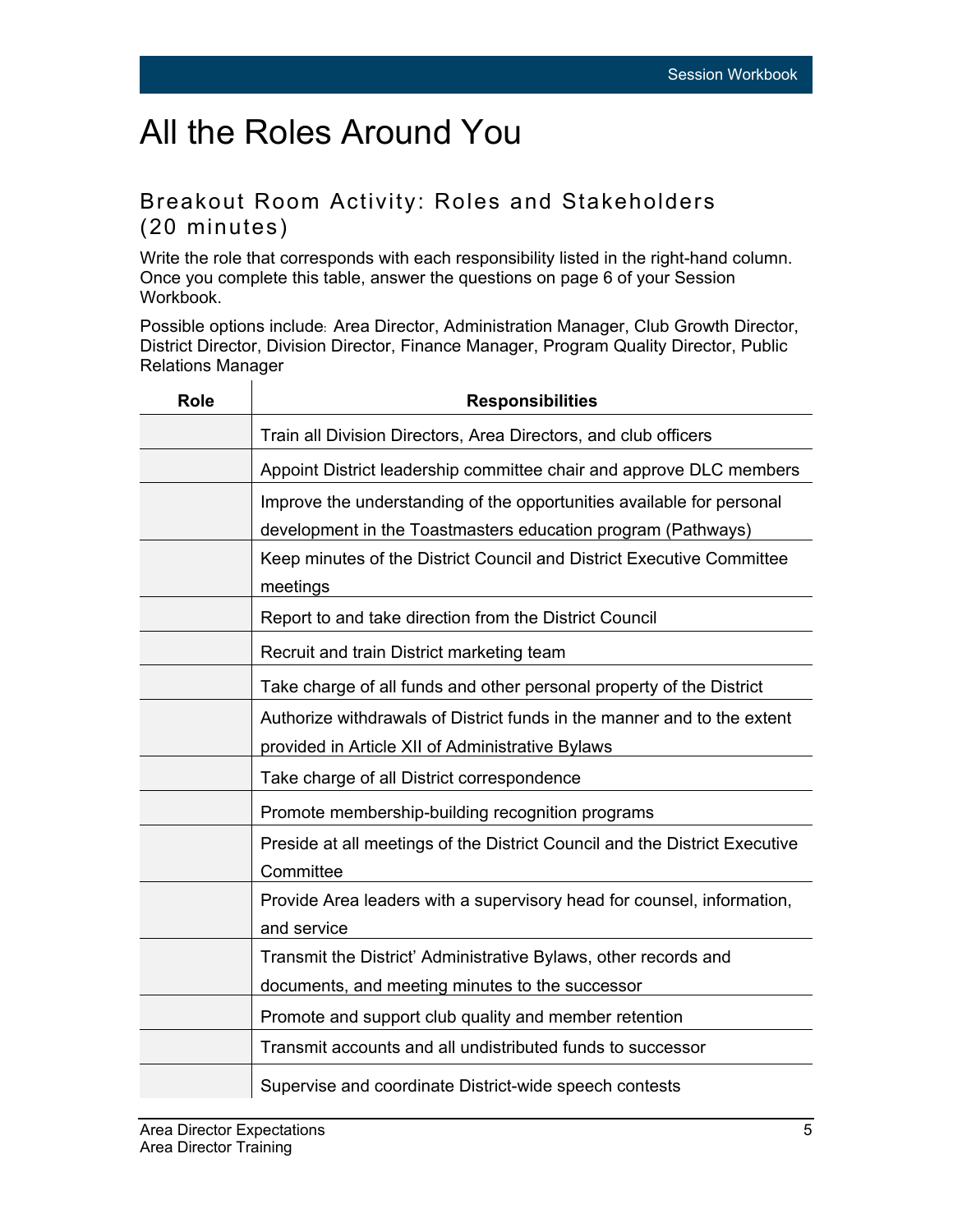| <b>Role</b> | <b>Responsibilities</b>                                                                           |
|-------------|---------------------------------------------------------------------------------------------------|
|             | Assist education committees in using education programs and<br>Toastmasters materials             |
|             | Develop, direct, and coordinate a marketing plan for building new clubs                           |
|             | Represent the District Director and, if applicable, Division Director to<br>the clubs of the Area |
|             | Prepare and submit all plans and reports to Toastmasters International                            |
|             | Disburse all funds upon order of the District Director                                            |
|             | Maintain custody of the District Administrative Bylaws and all other<br>records and documents     |
|             | Increase individual membership                                                                    |
|             | Appoint an Area staff for the conduct of Area activities between Area<br>Council meetings         |
|             | Develop and administrate a public relations program                                               |
|             | Strengthen existing clubs                                                                         |
|             | Plan, organize, and direct District conferences                                                   |
|             | Hold regular Area Council meetings                                                                |
|             | Inspire and motivate team members to achieve goals while considering<br>their development needs   |
|             | <b>Coordinate activities of Area Directors</b>                                                    |

Discuss and answer the questions below:

1. Considering your responsibilities, what are your most critical deliverables during your term?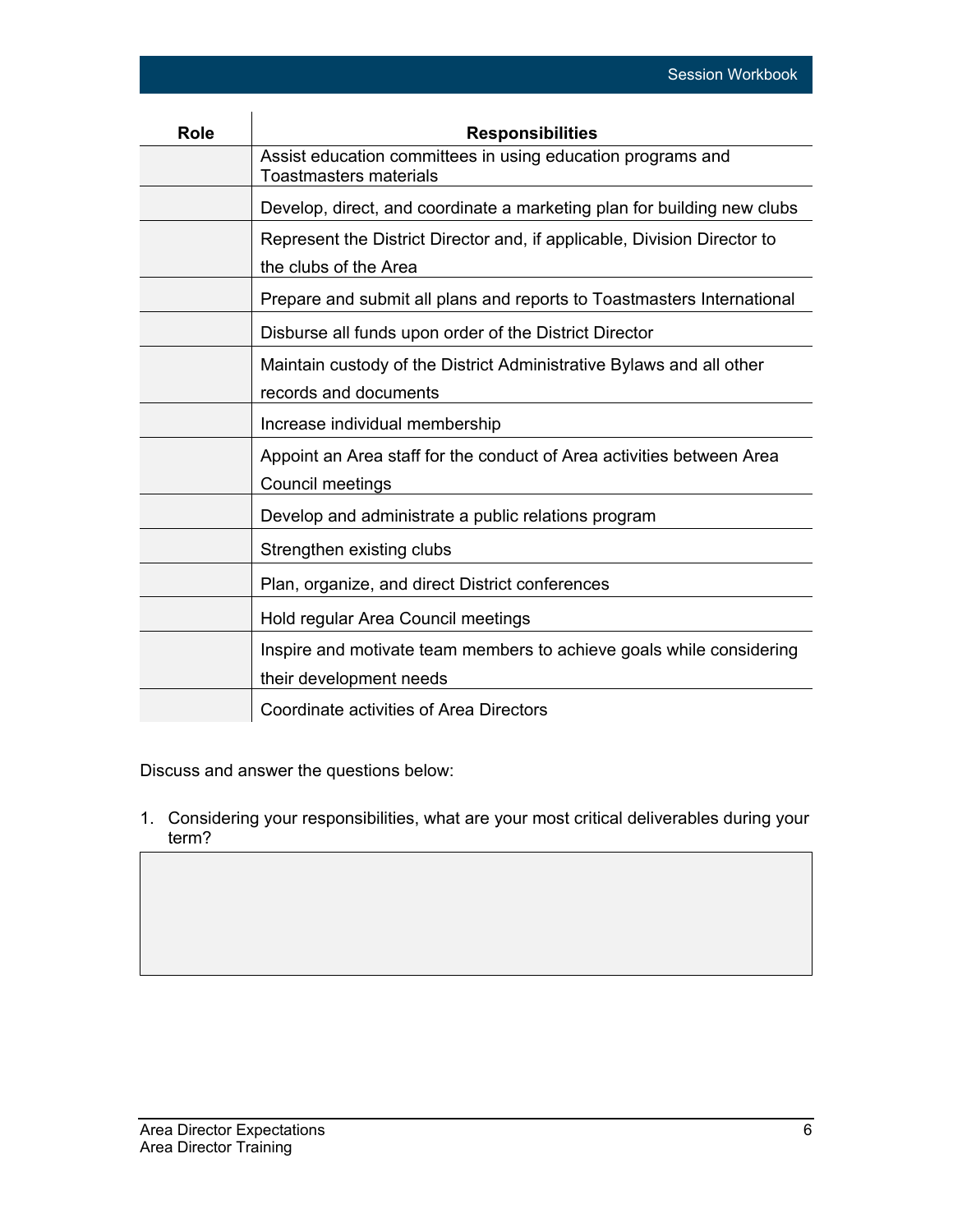2. Looking at the responsibilities above, which one(s) overlap most with your own? How?

3. What strategies would be best to use to build working relationships with people in these roles?

4. How can you facilitate the connections between clubs? Other Area Directors? Division Directors? Other District Leaders?

5. List challenges you expect to face:

6. What resources do you need to perform in your role well?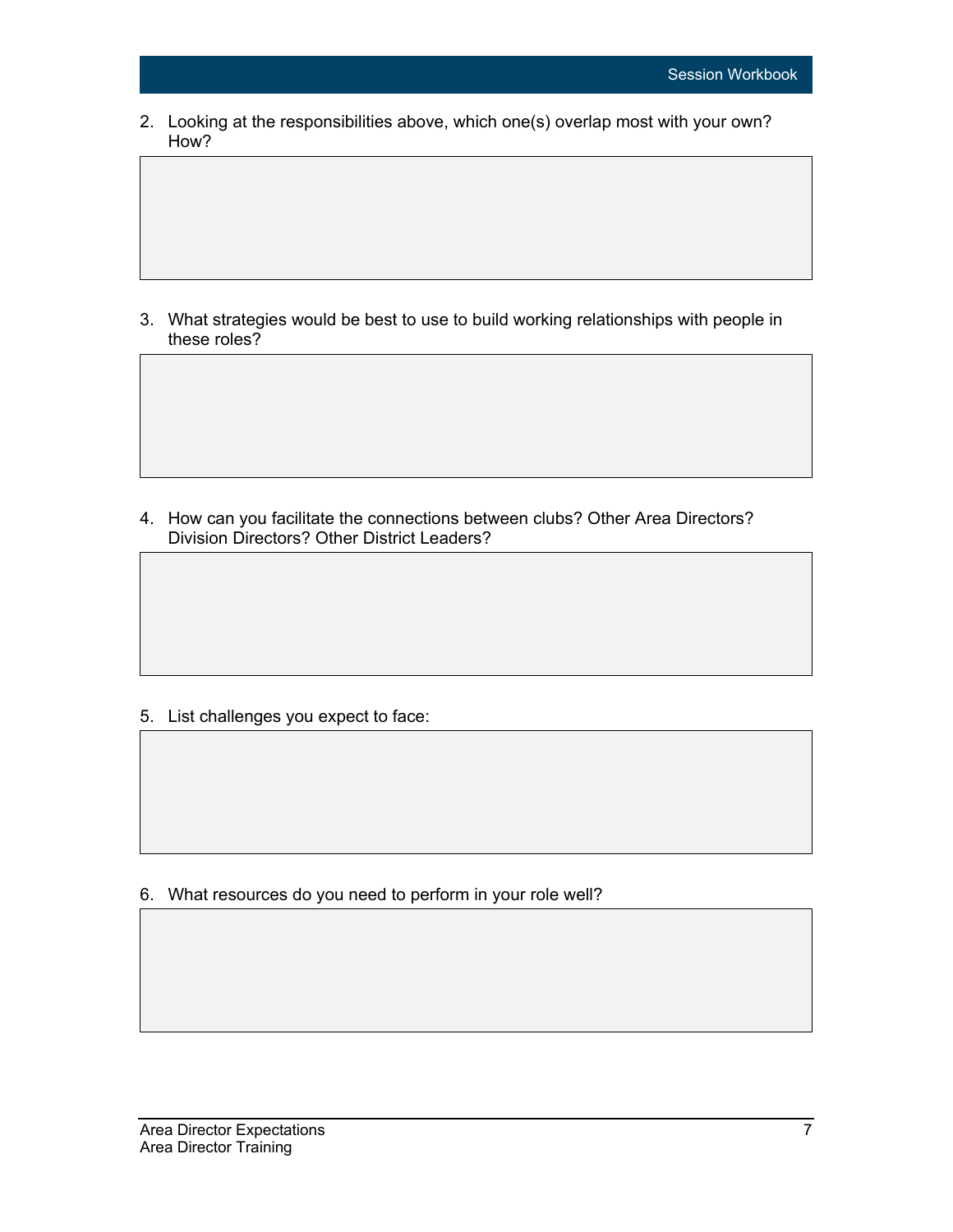7. How will you know if you succeed as an Area Director?

#### All the Roles Around You Answers

The answers to the previous activity are listed below.

| <b>Role</b> | <b>Responsibilities</b>                                                                                                               |
|-------------|---------------------------------------------------------------------------------------------------------------------------------------|
| <b>PQD</b>  | Train all Division Directors, Area Directors, and club officers                                                                       |
| <b>DD</b>   | Appoint District leadership committee chair and approve DLC members                                                                   |
| <b>PRM</b>  | Improve the understanding of the opportunities available for personal<br>development in the Toastmasters education program (Pathways) |
| AM          | Keep minutes of the District Council and District Executive Committee<br>meetings                                                     |
| DD          | Report to and take direction from the District Council                                                                                |
| <b>CGD</b>  | Recruit and train District marketing team                                                                                             |
| <b>FM</b>   | Take charge of all funds and other personal property of the District                                                                  |
| DD          | Authorize withdrawals of District funds in the manner and to the extent<br>provided in Article XII of Administrative Bylaws           |
| AM          | Take charge of all District correspondence                                                                                            |
| <b>CGD</b>  | Promote membership-building recognition programs                                                                                      |
| <b>DD</b>   | Preside at all meetings of the District Council and the District Executive<br>Committee                                               |
| <b>DivD</b> | Provide Area leaders with a supervisory head for counsel, information,<br>and service                                                 |
| AM          | Transmit the District' Administrative Bylaws, other records and<br>documents, and meeting minutes to the successor                    |
| <b>PQD</b>  | Promote and support club quality and member retention                                                                                 |
| <b>FM</b>   | Transmit accounts and all undistributed funds to successor                                                                            |
| <b>PQD</b>  | Supervise and coordinate District-wide speech contests                                                                                |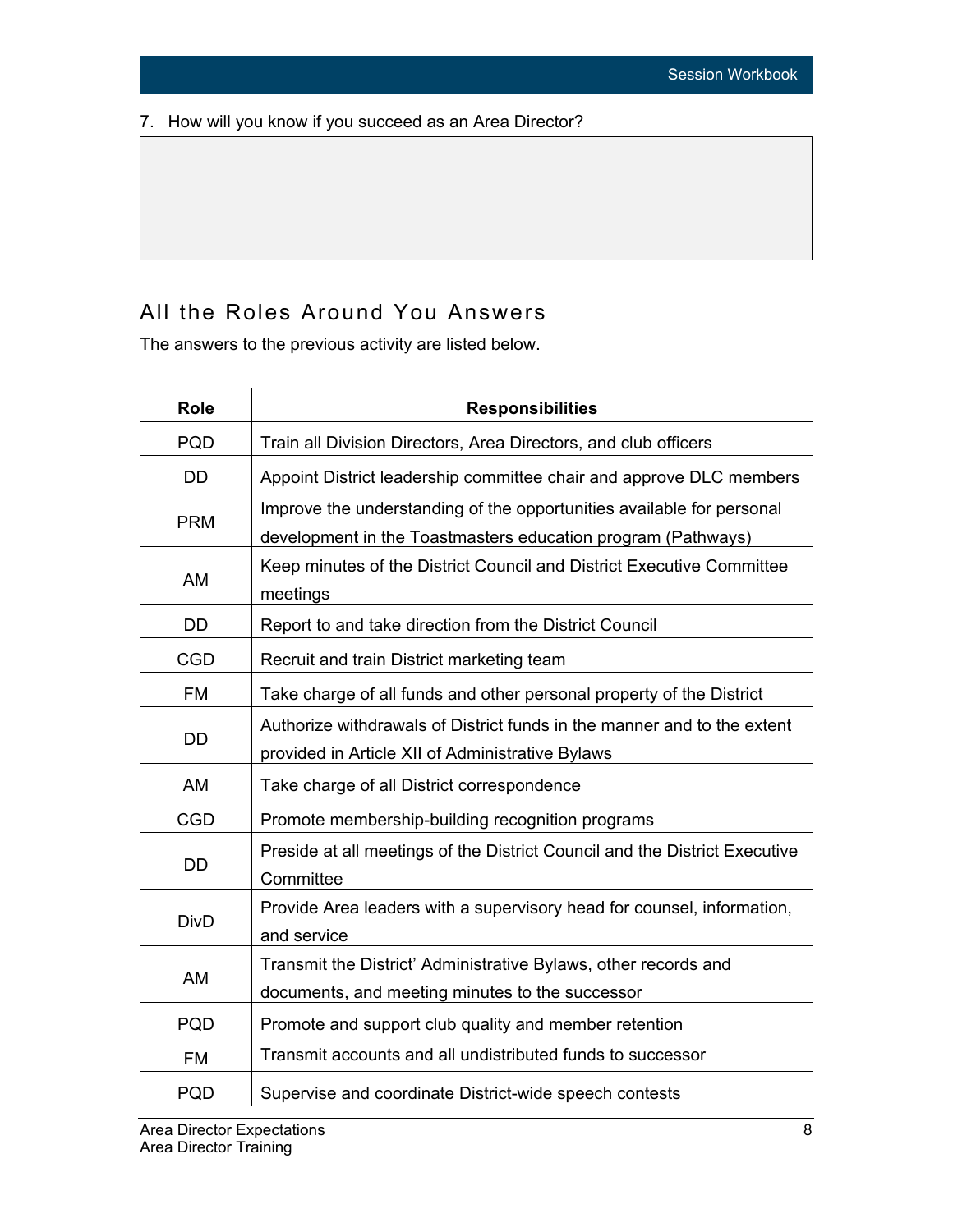| <b>Role</b> | <b>Responsibilities</b>                                                                           |
|-------------|---------------------------------------------------------------------------------------------------|
| <b>PQD</b>  | Assist education committees in using education programs and<br><b>Toastmasters materials</b>      |
| <b>CGD</b>  | Develop, direct, and coordinate a marketing plan for building new clubs                           |
| <b>AD</b>   | Represent the District Director and, if applicable, Division Director to<br>the clubs of the Area |
| DD          | Prepare and submit all plans and reports to Toastmasters International                            |
| FM          | Disburse all funds upon order of the District Director                                            |
| <b>AM</b>   | Maintain custody of the District Administrative Bylaws and all other<br>records and documents     |
| <b>CGD</b>  | Increase individual membership                                                                    |
| <b>AD</b>   | Appoint an Area staff for the conduct of Area activities between Area<br>Council meetings         |
| <b>PRM</b>  | Develop and administrate a public relations program                                               |
| <b>CGD</b>  | Strengthen existing clubs                                                                         |
| <b>PQD</b>  | Plan, organize, and direct District conferences                                                   |
| <b>AD</b>   | Hold regular Area Council meetings                                                                |
| <b>DD</b>   | Inspire and motivate team members to achieve goals while considering<br>their development needs   |
| <b>DivD</b> | <b>Coordinate activities of Area Directors</b>                                                    |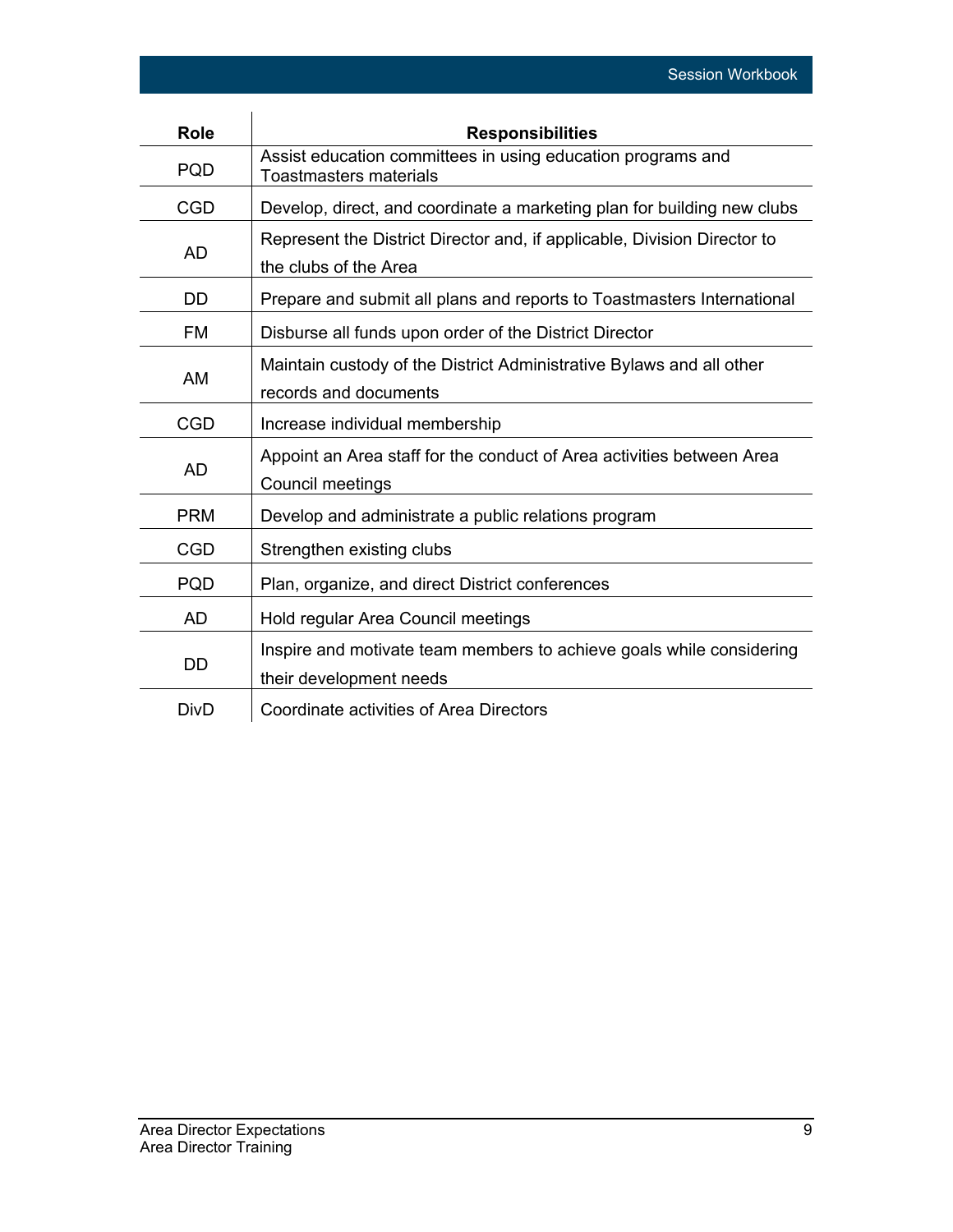## **Resources**

#### Toastmasters Magazine

[Shine as an Area Director](https://www.toastmasters.org/magazine/magazine-issues/2017/dec2017/area-director)  [Area Council Meetings](https://www.toastmasters.org/magazine/magazine-issues/2020/oct/area-council-meetings) 

#### Other Resources

[District Leadership Handbook](https://toastmasterscdn.azureedge.net/medias/files/department-documents/district-documents/222-district-leadership-handbook.pdf?la=en) [Serving Clubs Through Visits – A Guide for Area Directors](https://toastmasterscdn.azureedge.net/medias/files/department-documents/club-documents/219-serving-clubs-through-visits-a-guide-for-area-directors.pdf)